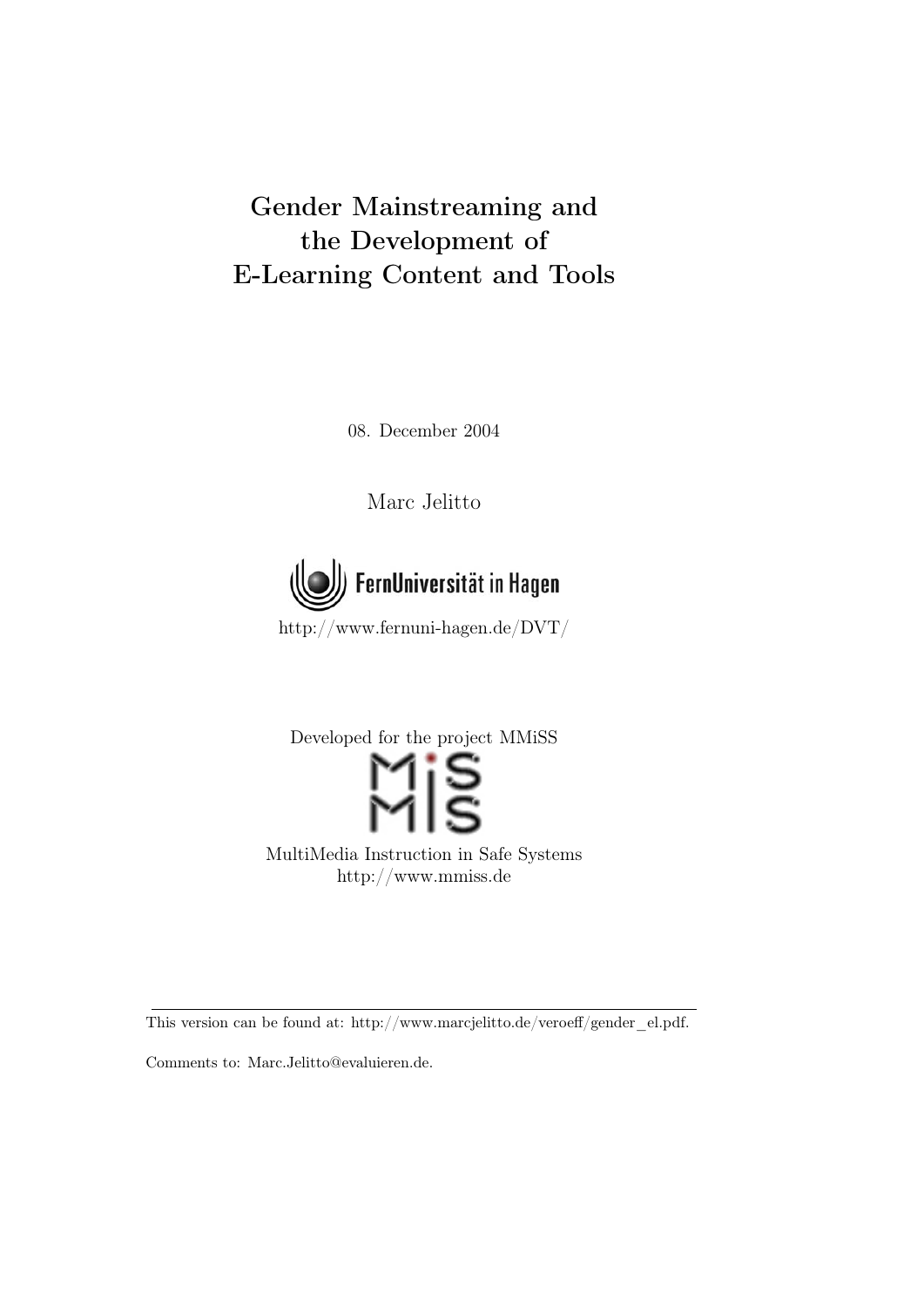# Abstract

After the definition of gender mainstreaming and evaluation as two basic terms, you will be introduced to the research and working field "gender mainstreaming and digital media". In the following section some common problems are mentioned. After these considerations regarding different working fields are introduced and some examples show the meaning of gender mainstreaming in daily work. Some notices from the MMiSS-project show that even a rather theoretical field like Computer Science brings up some gender weaknesses. Some prospects finish this paper.

# 1 Definitions

### 1.1 Gender and Gender Mainstreaming

"Gender, as distinguished from sex, does not refer to the biological differences between women and men, but to the different roles and characteristics that are attributed to them in society. These roles and images are not fixed; rather they are historically and culturally determined." (Stevens and Van Lamoen 2001, 18)

The main target of gender mainstreaming is the incorporation of "equal opportunities for women and men into all Community policies and activities" (European Commission 1996). The viewpoints of the European Union (EU) and the United Nations (UN) add the facet "evaluation":

"Gender mainstreaming is the (re)organisation, improvement, development and evaluation of policy processes so that a gender equality perspective is incorporated in all policies and at all stages by the actors normally involved in policy-making." (Council of Europe 1998, 15)

The UN does not stop at the view of policy, they add the economic and social field:

"Mainstreaming a gender perspective is the process of assessing the implications for women and men of any planned action, including legislation, policies or programmes in all areas and at all levels. It is a strategy for making women's as well as men's concerns and experiences an integral dimension of the design, implementation, monitoring and evaluation of policies and programmes in all political, economic and societal spheres so that women and men benefit equally and inequality is not perpetuated. The ultimate goal is to achieve gender equality." (ECOSOC 1997)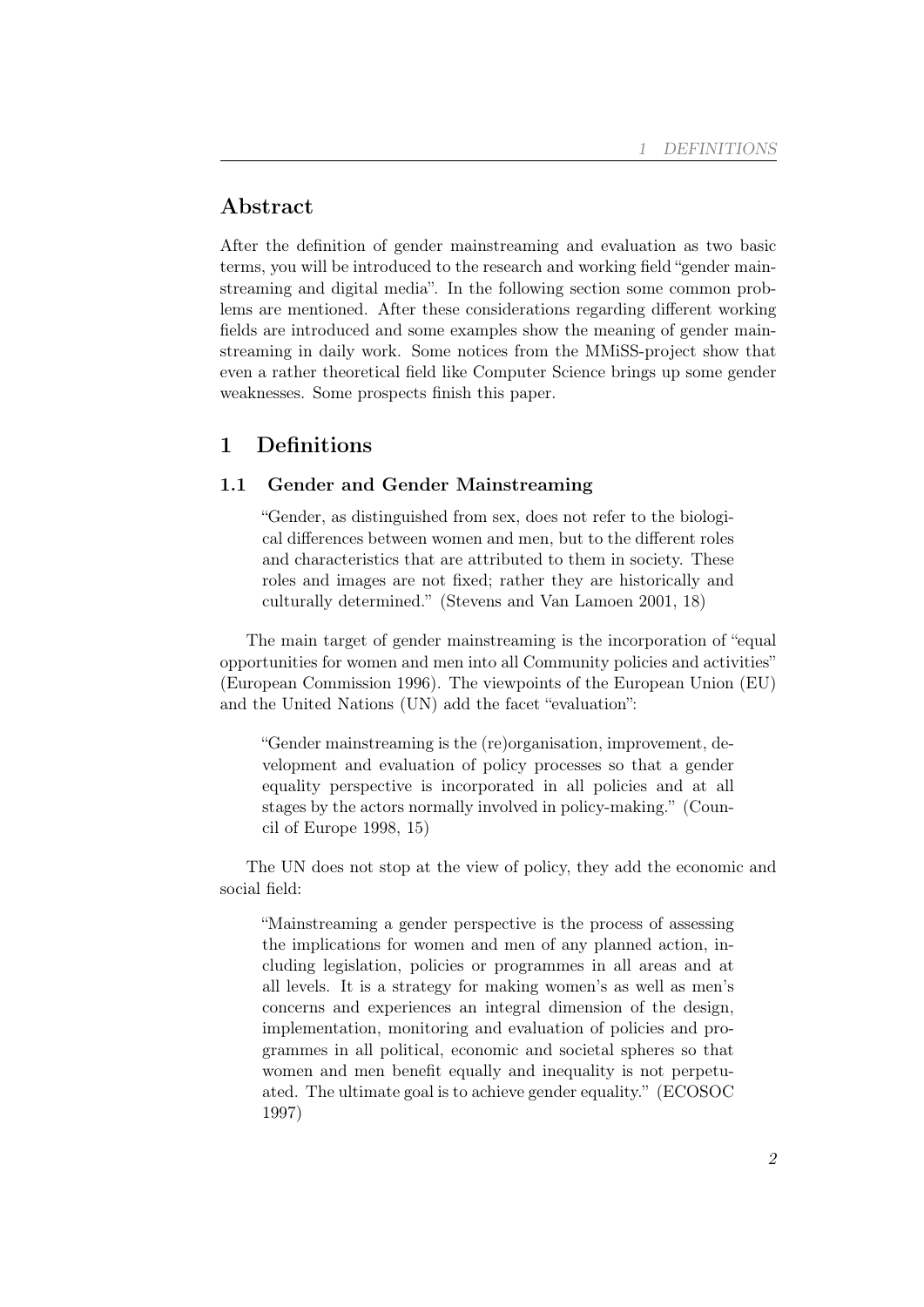Working in a project aiming for developing content and tools for elearning, gender mainstreaming is about the integration of gender in the fields research, planning, development, use, and evaluation of e-learning. The knowledge about gender mainstreaming is a key qualification and has to be well-integrated in the day-to-day work and in all areas and phases of the project.

#### 1.2 Evaluation

"Evaluation - the systematic process of determining the merit, value, and worth of someone (the evaluee, such as a teacher, student, or employee) or something (the evaluand, such as a product, program, policy, procedure, or process)." (Wheeler, Haertel and Scriven 1992)

The evaluation process consists of different stages, in many cases a stage of data collection and always an analysis and an assessment stage. At the end there is an evaluation result. If possible, the results are used for optimization.

The evaluand in the field of e-learning can be a virtual product like a learning platform, a digital video or a learning object. It can be a process like the development of a learning object or a person's learning process. Sometimes the result of a process, for instance an instruction manual, is evaluated.

## 2 Introduction

Often the founding of e-learning projects with third-party funds is restricted by certain requirements. Since 1995 gender mainstreaming has been one requirement of call for tenders in the European Union, later in the different member countries. It had to be mentioned within requests regarding the program "New Media in Education" of the bmbf (German Ministry for Education and Research). But the words "gender" and "mainstreaming" did not appear in these calls for tenders, it was just important to consider women.

Gender mainstreaming first appeared at the start of the accompanying project "Gender Mainstreaming and Digital Media"[1](#page-2-0) . Main targets of the project have been to analyse the other projects, with respect to how equality is handled, and to support and consult the members of these projects.

Gender mainstreaming is a top-down program. This means that the leader of a project should know about this subject and share his/her knowledge with the other members. But the first workshop of the accompanying project showed a complete different scenario. The participants came from

<span id="page-2-0"></span><sup>&</sup>lt;sup>1</sup>Have a look at <http://dimeb.informatik.uni-bremen.de/projekte/gender> and [http://www.medien-bildung.net/gender\\_mainstreaming/](http://www.medien-bildung.net/gender_mainstreaming/gender_mainstreaming_uebersicht_db.php/spezialthemen/) [gender\\_mainstreaming\\_uebersicht\\_db.php/spezialthemen/.](http://www.medien-bildung.net/gender_mainstreaming/gender_mainstreaming_uebersicht_db.php/spezialthemen/)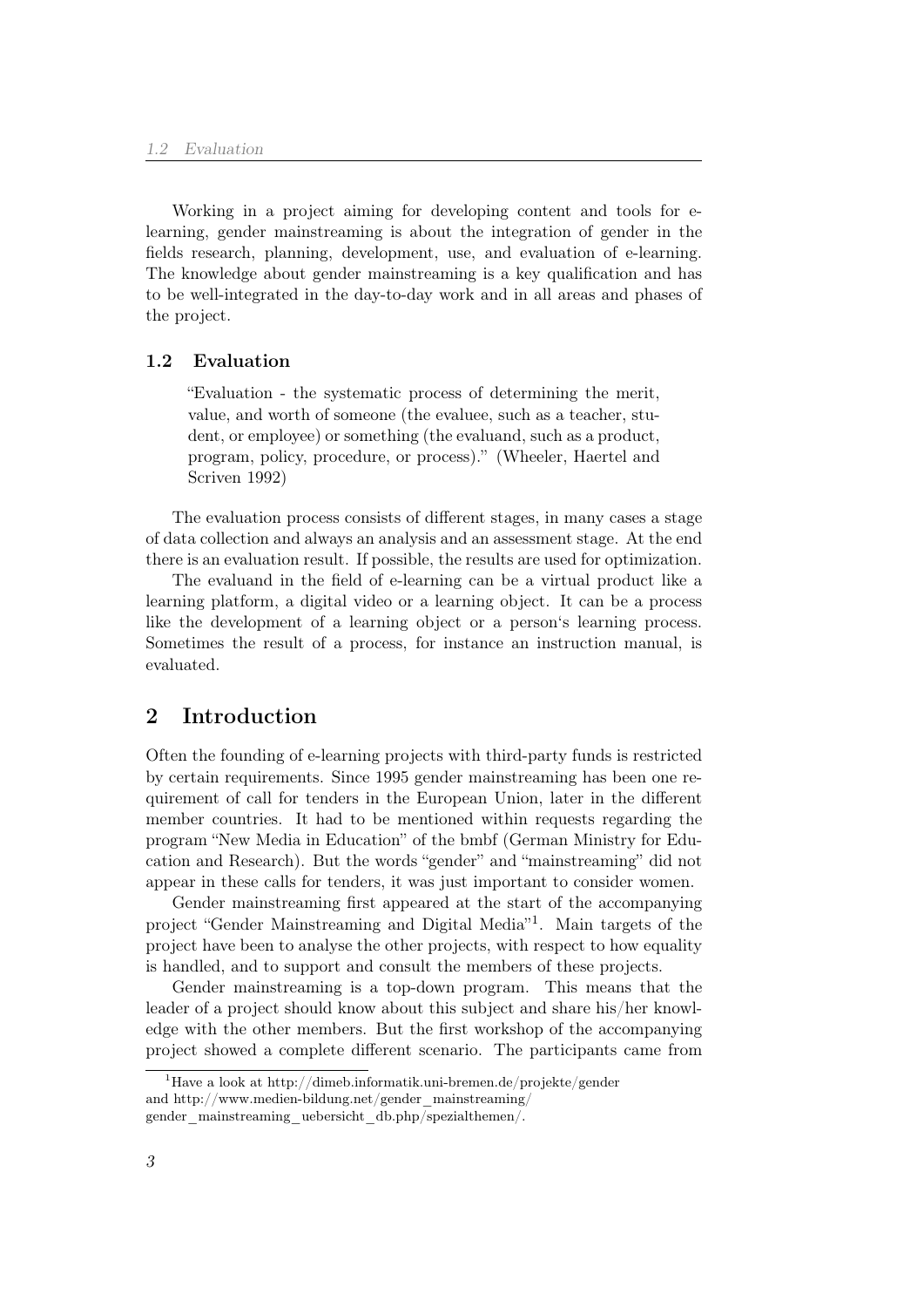the basis of the project—authors, designers, didacts, evaluators, programmers and software architects. These people did not want to learn what gender mainstreaming means for universities or society, they needed support for their daily work. But it turned out to be difficult to say what gender mainstreaming means for e-learning. There have been some hints in the literature, but the members of the different projects realized that they had to do some research by themselves.

Some workshops and meetings later there were two German reports available with guidelines stating how to regard gender mainstreaming in developing and executing e-learning (Jelitto 2004, Wiesner et al. 2004). The next sections of this paper show the main details of the first report, followed by some exemplary results of the evaluation of the MMiSS project.

## 3 Notes

Acting in the field of gender mainstreaming, you will realize that you have to cope with a difficult topic. You will find platitudes like "all men play soccer" or "all women use make-up". But life is not that simple. You have to deal with exceptions, controversial reports and different situations. Every project has to be analyzed separately because in some cases women and in other cases men are disadvantaged.

You will realize that you own characteristics normally attributed to people belonging to the other gender. This shows that not sex but gender is the relevant facet.

Preparing guidelines, you should keep in mind that you have to avoid ageism and heterosexism. Further on, you should not discriminate against people because of their race, ethnicity, citizenship, nationality, religion, disabilities, medical conditions or sexual orientation (Schwartz 1995).

Gender mainstreaming does not mean that only women take advantages of this policy. Generally software and e-learning content will be more useful for all users.

Even if gender mainstreaming is introduced in an organisation, this does not mean that the promotion of women is unnecessary at all. If the initial situation is bad for women, more support has to be given.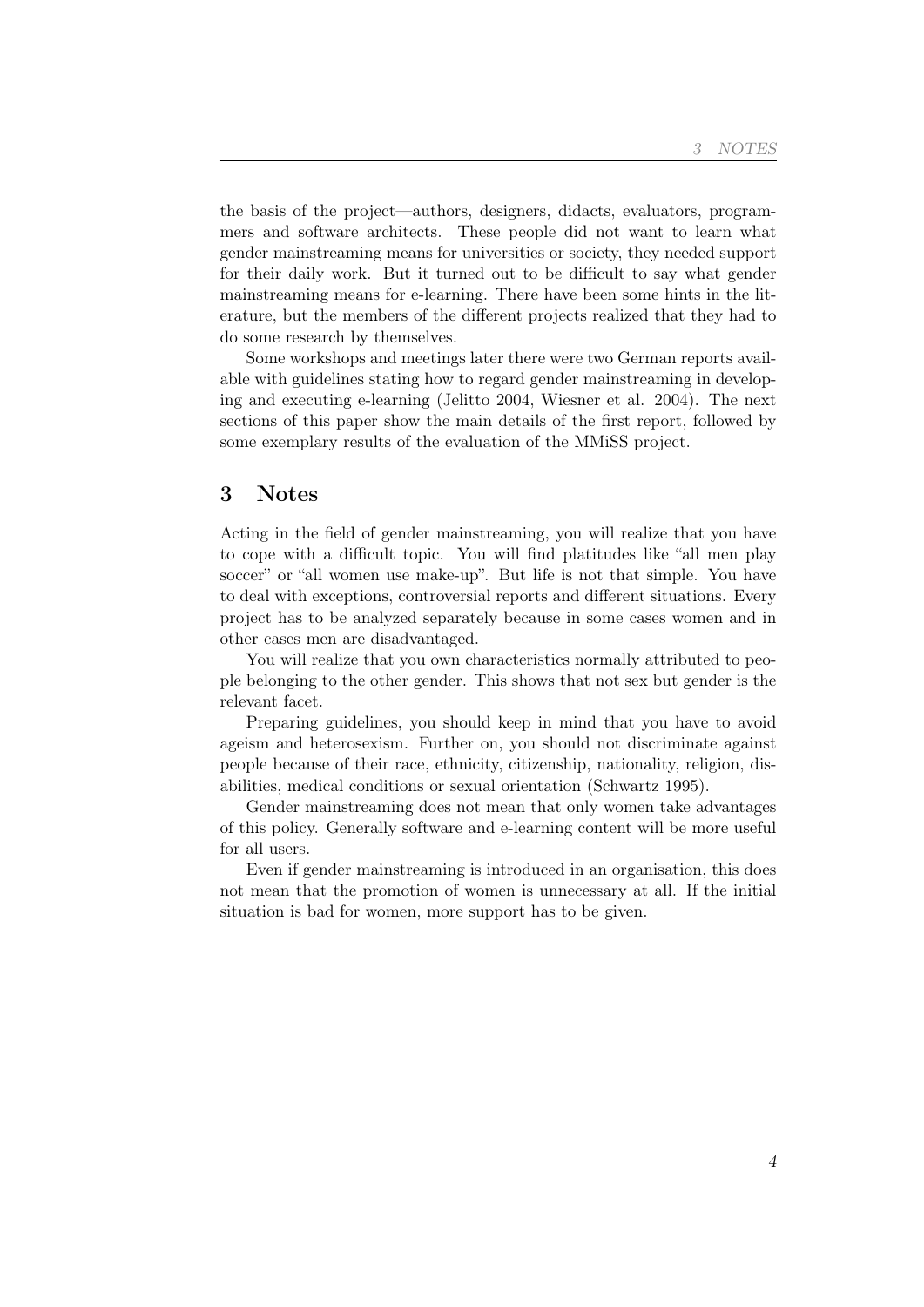# 4 Considerations for different working fields

In the report (Jelitto 2003) eleven working fields are considered.

- 1. content
- 2. didactic
- 3. evaluation
- 4. marking
- 5. organisation at the university
- 6. project management
- 7. speech
- 8. support from teacher
- 9. support from tutor
- 10. teamwork
- 11. technology

Below, three scenarios will show which effects gender mainstreaming can have. The first two perspectives take into account two parts of development processes, namely content and tools. The third perspective shows the effects for the process of e-learning.

#### 4.1 Development of content

One facet is "content": Use men and women as role models in texts, pictures, or videos. Try to cite female and male authors. In case of writing a text about a historical topic, highlight the efforts of both gender. In the bibliographical reference do not abbreviate the first name to make the gender visible.

In examples illustrated by pictures men and women have to be represented. You should avoid clichés and stereotypes like "the housewife" or "the active boy and the passive girl in school". You should use a female program-mer and a male illustrator. Stickmen<sup>[2](#page-4-0)</sup> can change their gender by wearing a drawn skirt. If you offer some examples to the learner, you have to consider both gender. Especially in medicine it is important to verify if the examples fit both sexes.

Another facet is the "didactic" one. It is useful to offer an opportunity for self-assessment. Women often undervalue their knowledge while men tend to overvalue it. Check and define the time, learners need to avoid overwork.

"Evaluation" can be used to find out which themes are relevant for women or men. Elements like pictures, text passages or videos or even the whole content have to be checked by an expert for gender equality. And the material should be tested by students to find out whether the right level of understanding is achieved.

<span id="page-4-0"></span><sup>&</sup>lt;sup>2</sup>In another context you should use the term "stick-figures".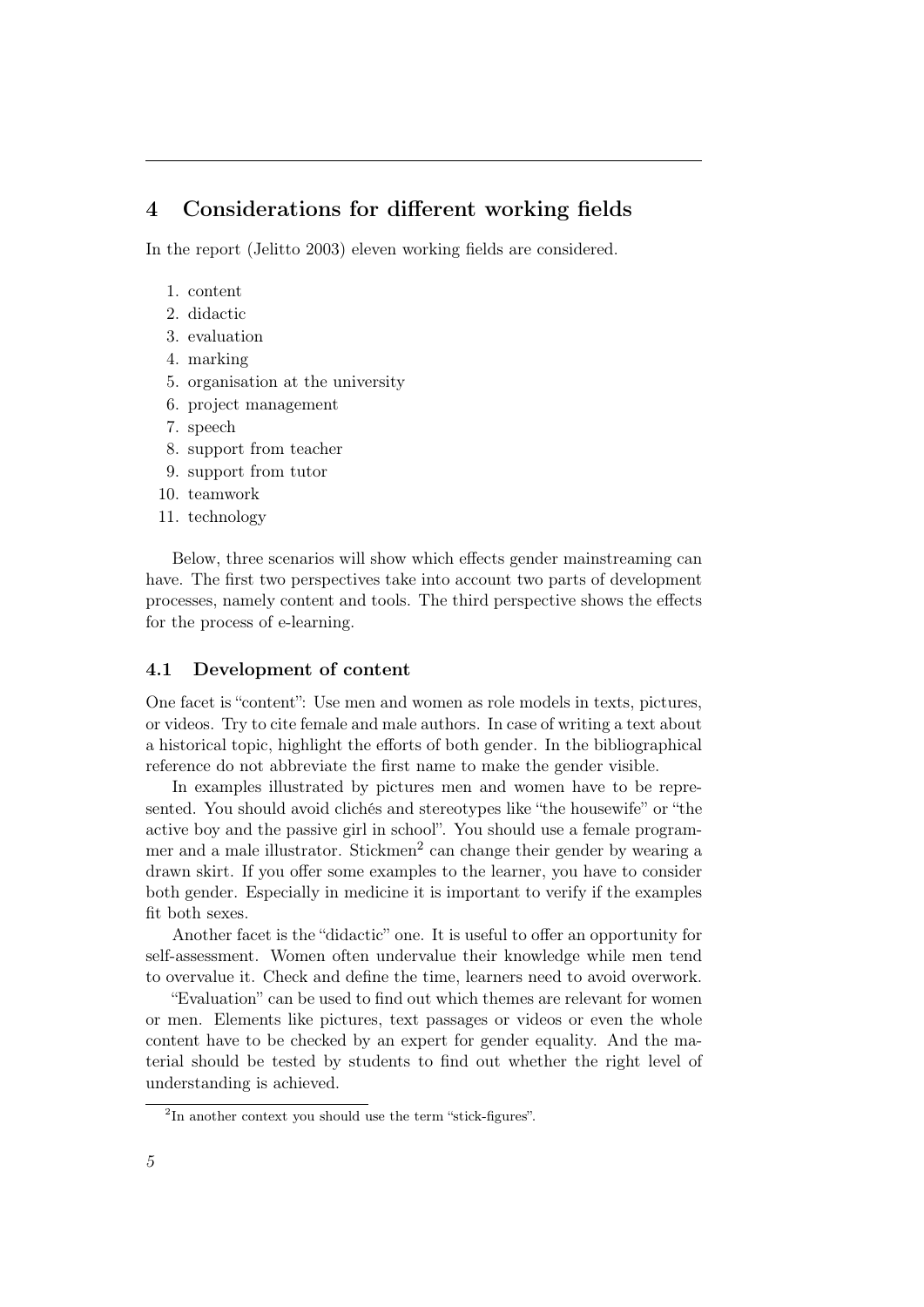Considering the facet "project management" it is important to have female and male authors writing texts. This should ensure that the two gender are represented in the texts.

Looking at the "speech" used in e-learning content you have to avoid the generic "he". Women and men have to be audible and visible. See Schwartz (1995) for more details. It is reasonable to work out a guideline for the use of gender-fair language at the beginning of the development.

Planning content, bear the used "technology" in mind. The "toys versus tools"-theory states that men prefer games like competitions, while women prefer working with tools. And content for toys or tools differs heavily.

#### 4.2 Development of tools

"Evaluation" helps to define the technical equipment used by learners and teachers. This can vary between the gender. Asking the users what they want and need helps to define goals. Testing with men and women while developing optimizes the software early in the process.

Regard gender and "project management" when setting up a new team. Women and men should work at all levels of the organisation and in all working fields. Posts should be filled against the existing prejudices (e. g. male designer and female programmer). Offering telecommuting and parttime employment helps women and men with children to work. Discuss the possible aspects of gender relevant for the development and write a guideline to consider these aspects.

Also "technology" is influenced by gender facets. You should not develop software for high end computers, because women often use older computers. Use different styles of navigation because many women prefer free navigation or hypertext, while most men like static or hierarchic navigation. Avatars can be male, female or neutral, so you should strive for balance.

#### 4.3 Process of e-learning

"Evaluation" can be used to find a program to reach a learning target suitable for women and men. Evaluations can help to discover if the software will be accepted by the users and how effective they will learn.

Looking at "marking" there are two aspects to look at. Teachers give different grades to male and female students, while at the same time students give different marks to male and female teachers.

When e-learning is introduced, sometimes the "organisation at the university" has to be modified. The topics in the curricula have to consider both gender. The results of e-learning have to be accepted as students' achievements.

The "speech" both of the teachers and students has to reflect the existence of women and men, oral and written.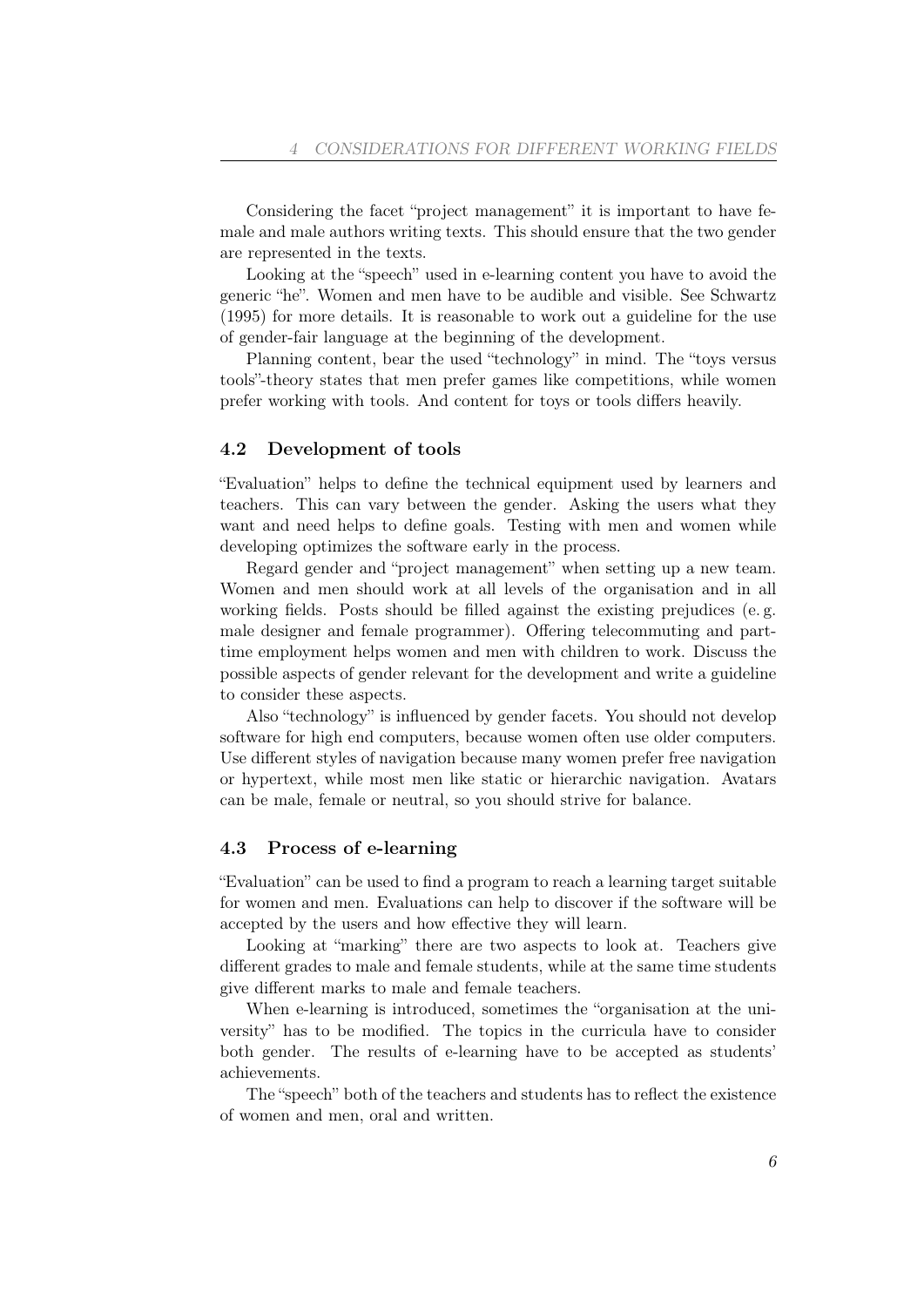Talking about the "support from teacher", there are different opportunities. It is important to give positive feedback (especially women want that). Sexual jokes, virtual rapes and other negative behavior have to be condemned.

Often a "support from tutor" exists. It is useful to have male and female tutors as role models.

It seems to be that some men prefer learning alone, while most women like "teamwork". But working together is a key qualification, which means that men have to learn to work in groups.

## 5 Notices from the MMiSS-project

Looking at the project management, it is obvious that there are ten male and only one female professors. 22 male colleagues but only 3 female ones have been employed. This does not look like gender equality. Somebody told the evaluator that gender aspects play no role at the Computer Science topic "secure systems". But the evaluation of the learning materials showed another world. Examples only showed men, neutral terms like "regional manager" have been used a few words later in a masculine way like "in his region". Or the author of a book which provided the basic groundwork was just called C. Eckert. But she is a female author named Claudia and can be a valuable role model for female students! The evaluator of the project uncovered many problems in the learning materials and then suggested better alternatives.

## 6 Prospects

Today first attempts to anchor gender mainstreaming in e-learning projects appear. A lot of research has to be done to find out how to bear gender facets in mind and handle them. It will need some time to reach gender equality in e-learning, but careful evaluations will help to fight this challenge.